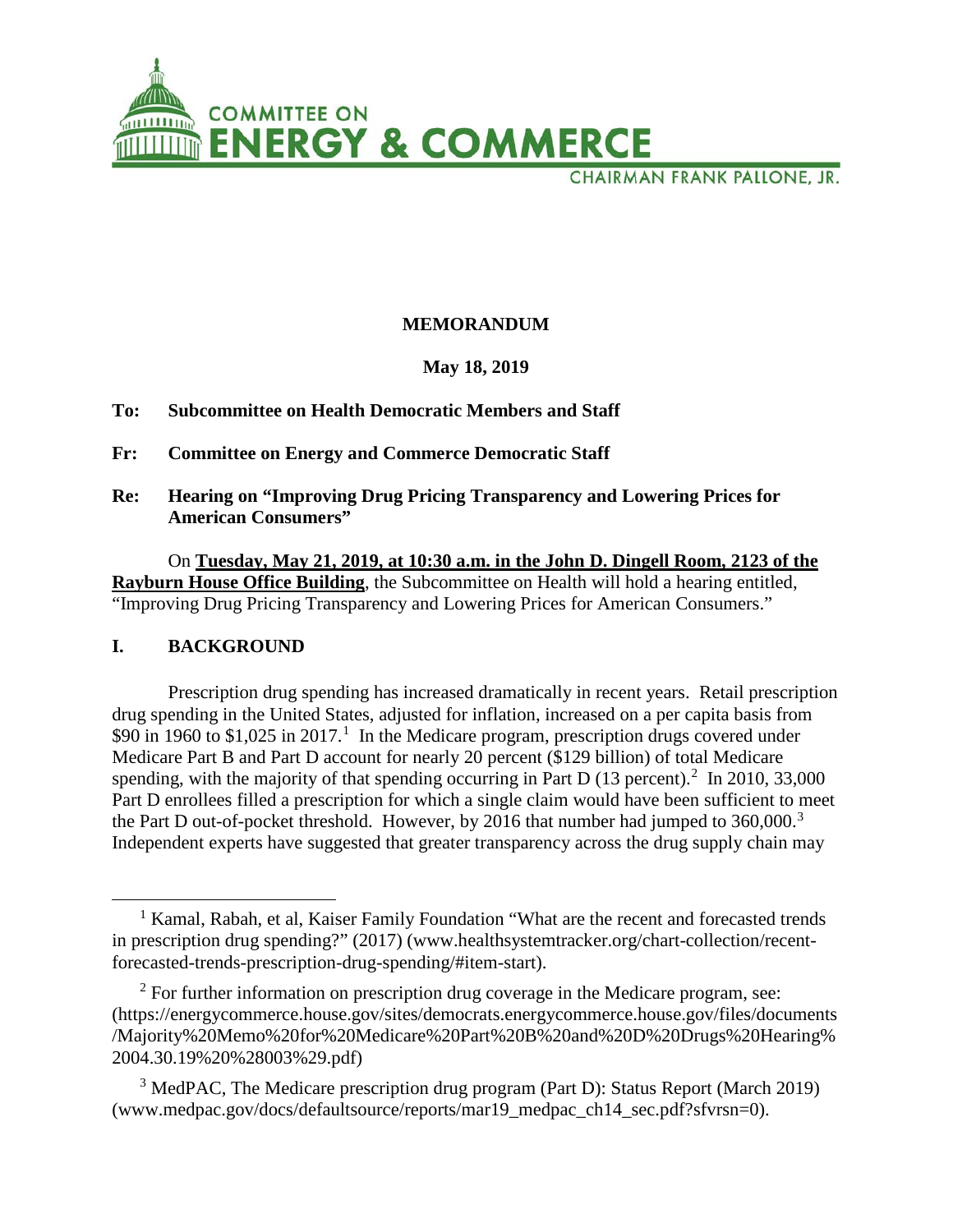provide insight into why drug prices are continuing to grow and help address the price increases that are leading to higher out of pocket costs for consumers.[4](#page-1-0)

# **II. LEGISLATION**

 $\overline{\phantom{a}}$ 

# **A. H.R. 2296, Fair Accountability and Innovative Research Drug Pricing Act (the "FAIR Drug Pricing Act")**

The Medicare Payment Advisory Commission (MedPAC) recently found that nearly all growth in spending among high-cost Part D enrollees between 2007 and 2017 was due to increases in the average price per prescription filled.<sup>[5](#page-1-1)</sup> A recent analysis has found that prescription drug cost increases are primarily attributable to price increases for drugs already on the market. The cost of brand-name prescription drugs rose more than nine percent a year from 2008 to 2016, and the cost of injectable drugs rose more than 15 percent annually over that same period.<sup>[6](#page-1-2)</sup>

H.R. 2296, the Fair Accountability and Innovative Research Drug Pricing Act or the "FAIR Drug Pricing Act," sponsored by Reps. Schakowsky (D-IL) and Rooney (R-FL) requires certain drug manufacturers to submit documentation to the Secretary of the Department of Health and Human Services (HHS) 30 days before increasing the price of a qualifying drug. The bill requires manufacturers to report their justification for an increase in the wholesale acquisition cost (WAC) of a qualifying drug should the manufacturer decide to increase the price by 10 percent or more over a 12-month period, or by 25 percent or more over a 36-month period. A manufacturer of a qualifying drug would be required to report the total expenditures for manufacturing the drug, the research and development expenditures for the qualifying drug, and total revenue and net profit generated by the drug, as well as other documentation as applicable. H.R. 2296 would require that the information provided by the manufacturer be published unless it is considered trade secret and confidential. This legislation includes a civil monetary penalty of \$100,000 per day should a manufacturer fail to comply. Annual reports of this information are also required to be provided by HHS to Congress.

# **B. H.R. 2069, Stopping the Pharmaceutical Industry from Keeping drugs Expensive Act (the "SPIKE Act")**

H.R. 2069, Stopping the Pharmaceutical Industry from Keeping drugs Expensive Act, or the "SPIKE Act," introduced by Reps. Horsford (D-NV) and Reed (R-NY), requires certain drug

<span id="page-1-0"></span><sup>4</sup> National Academies of Sciences, Engineering, and Medicine, *Making Medicines Affordable: A National Imperative,* (Nov. 2017) (www.nationalacademies.org/hmd/Reports/2017/making-medicines-affordable-a-nationalimperative.aspx).

<span id="page-1-1"></span> $<sup>5</sup>$  MedPAC, The Medicare prescription drug program (Part D): Status Report (Mar. 2019)</sup> (www.medpac.gov/docs/defaultsource/reports/mar19\_medpac\_ch14\_sec.pdf?sfvrsn=0).

<span id="page-1-2"></span><sup>6</sup> Inmaculada Hernandez, et al. *The Contribution of New Product Entry Versus Existing Product Inflation in the Rising Costs of Drugs,* Health Affairs (Jan. 2019), (www.healthaffairs.org/doi/abs/10.1377/hlthaff.2018.05147).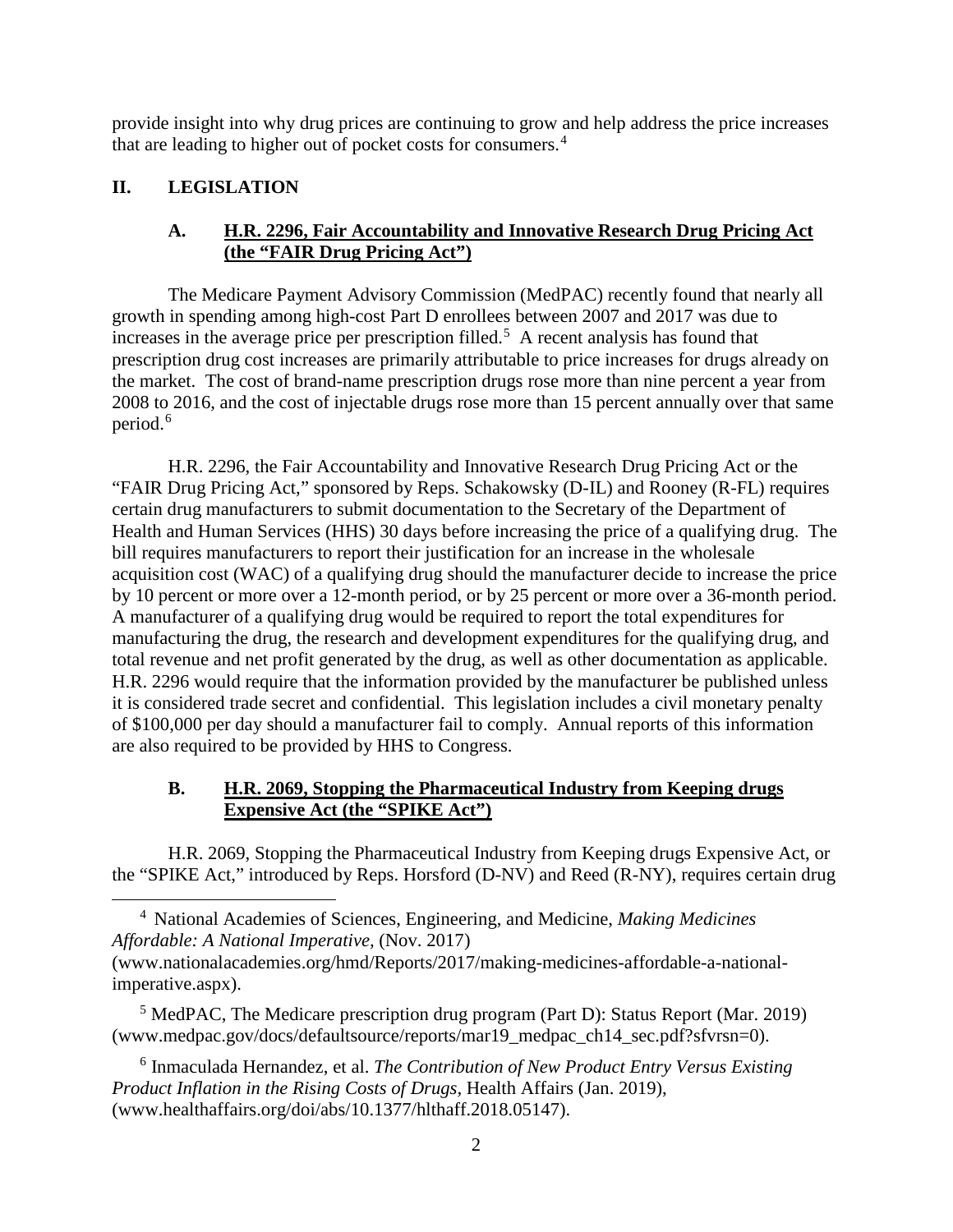manufacturers to submit to the Secretary of HHS documentation justifying: (1) a 10 percent or \$10,000 dollar increase with respect to WAC of any applicable drug over any 12-month period; (2) a 25 percent or \$25,000 dollar increase with respect to WAC over any 36-month period; or (3) a drug that is estimated to cost at least \$26,000 a year or per course of treatment. If the Secretary of HHS determines that a manufacturer's drug product would meet one of these criteria, the manufacturer is required to submit certain information, including total expenditures on research and development, as well as revenue and profit for the applicable drug. A summary of the manufacturer's justification would then be published onto the website of the Centers for Medicare and Medicaid Services (CMS).

#### **C. H.R. 2087, Drug Price Transparency Act**

Medicare Part B reimburses health care providers for drugs through a "buy and bill" system, where the provider is responsible for purchasing and storing the drug and may bill Medicare after the drug is administered. The Part B program pays providers 106 percent of the average sales price of a drug (ASP +6 percent). The ASP is calculated by CMS based on a weighted average of sales to all purchasers of a drug nationwide according to quarterly data submitted by the manufacturers.

Current law requires only manufacturers with Medicaid drug rebate agreements to report ASP data to CMS. If a drug lacks ASP data because it is a single-source drug that is new to the market, Medicare will pay WAC plus 3 percent for the first two to three quarters the product is on the market. Some drugs may lack ASP data for reasons other than being new and in these cases the payment method varies and may be 106 percent of WAC, 95 percent of the average wholesale price (AWP), or invoice pricing. Payment based on the WAC or AWP is generally higher than what Medicare would pay under ASP +6, since these alternative payment methods do not incorporate rebates, discounts, and other price concessions. In its June 2017 report to Congress, MedPAC recommended that all manufacturers be required to report ASP data to help ensure the Medicare program is not overpaying for drugs as a result of a lack of ASP data. MedPAC also recommended stronger monetary penalties for failing to report ASP data and additional checks on the quality of data manufacturers report.

 H.R. 2087, the Drug Price Transparency Act, introduced by Reps. Doggett (D-TX) and Buchanan (R-FL), requires all manufacturers to report ASP data to CMS for all drugs covered under Medicare Part B, authorizes civil money penalties against manufacturers who fail to report the data or report false data, and improves oversight related to the accuracy of the ASP data reported.

#### **D. H.R. 2115, Public Disclosure of Drug Discounts Act**

Pharmacy benefit managers (PBMs) negotiate prices for drugs included on prescription drug formularies, as well as determine what pharmacies will be included in a prescription drug plan's network. PBMs negotiate rebates, discounts, and other fees from manufacturers to develop the plan's formulary and manage prescription drug use and spending on behalf of prescription drug plan sponsors. These negotiated arrangements are proprietary in order to promote competition among competitors. However, there is a lack of transparency in this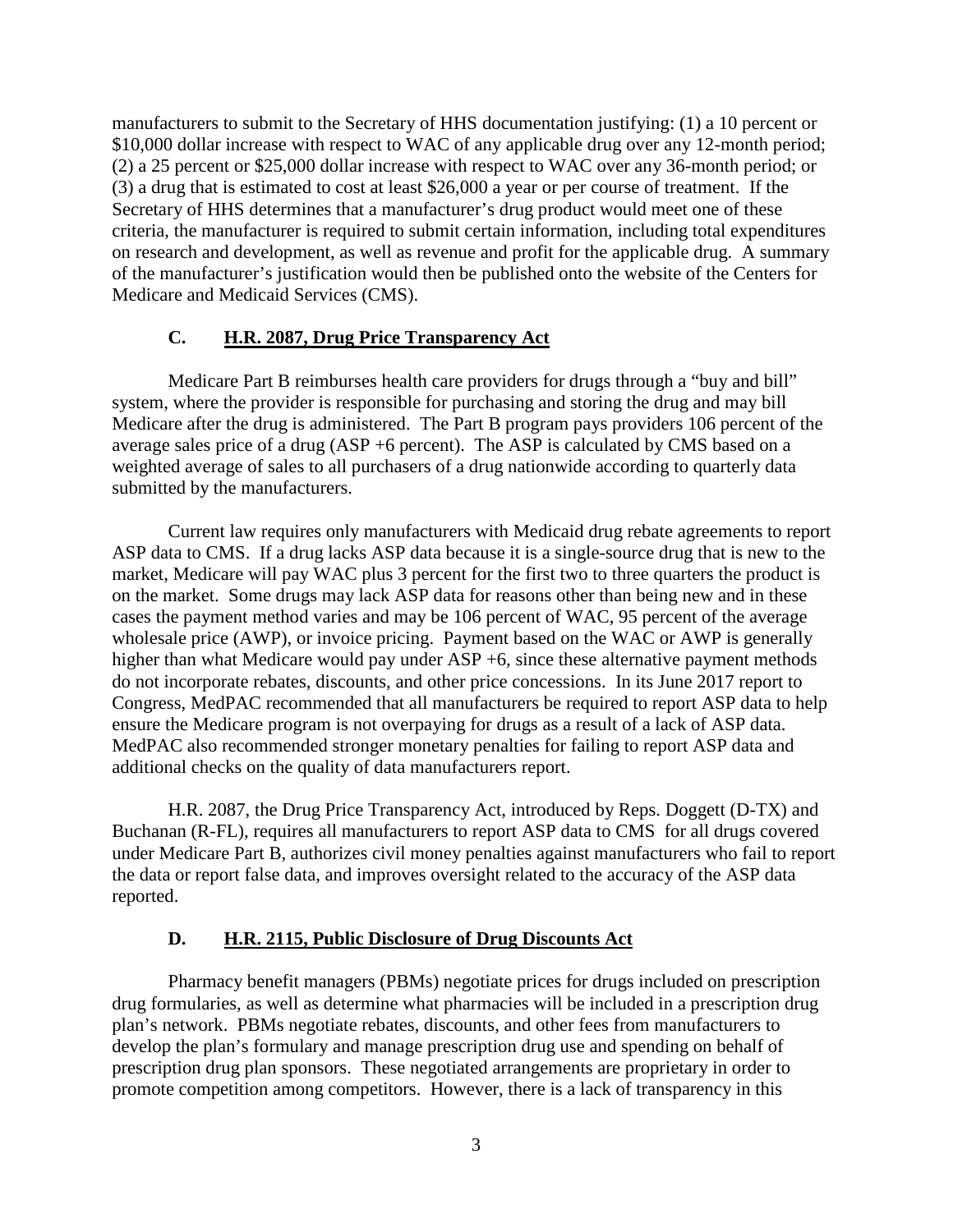confidential industry practice, and therefore it is difficult to understand the impact of this process on drug prices.

H.R. 2115, the Public Disclosure of Drug Discounts Act, sponsored by Reps. Spanberger (D-VA), Arrington (R-TX), and Boyle (D-PA), requires PBMs to disclose the aggregate amount of rebates, discounts, and price concessions that PBMs negotiate with drug manufacturers, and make this information publicly available to allow the public to compare the aggregate rebates, discounts, and price concessions that PBMs receive.

# **E. H.R. 2376, Prescription Pricing for the People Act of 2019**

 H.R. 2376, the Prescription Pricing for the People Act of 2019, introduced by Reps. Nadler (D-NY) and Collins (R-GA), would require the Federal Trade Commission (FTC) to conduct a study on the state of competition in the drug supply chain. This study would focus on whether PBMs have engaged in any anti-competitive practices, such as steering patients to pharmacies for anti-competitive purposes, giving such pharmacies more favorable rates than it offers to competing pharmacies, or using its market power to depress the use of lower-cost prescription drugs. The bill also requires that the FTC provide policy recommendations for how to improve transparency and competition in the pharmaceutical supply chain.

# **F. H.R. 2064, Sunshine for Samples Act of 2019**

Section 6002 of the Affordable Care Act (ACA), also known as the Physician Payments Sunshine Act, requires that drug and medical device companies disclose to CMS any payments or other transfers of value made to physicians or teaching hospitals.<sup>[7](#page-3-0)</sup> This information is published annually and made publicly available and searchable through the Open Payments database.<sup>[8](#page-3-1)</sup> Companies report on items provided to physicians such as gifts, research, consulting fees, speaking fees, and travel and entertainment expenses. However, Section 6002 excluded the reporting of product samples distributed to physicians.

Section 6004 of the ACA requires that drug manufacturers and distributors report to the Food and Drug Administration (FDA) information on product samples requested and distributed, including information on the specific physician receiving such samples. In 2017, MedPAC recommended that Congress "authorize and require the Secretary to make this information available to researchers, payers, and plans that sign confidentiality and data use agreements" to bring greater transparency to the potential effects of samples on provider prescribing practices.<sup>[9](#page-3-2)</sup>

l

<span id="page-3-0"></span><sup>7</sup> *See generally* Elizabeth Richardson, *The Physician Payments Sunshine Act*, Health Affairs (Oct. 2, 2014) (www.healthaffairs.org/do/10.1377/hpb20141002.272302/full/) (explaining requirements under the PPSA to report "transfers of value" to CMS).

<span id="page-3-1"></span><sup>8</sup> Centers for Medicare & Medicaid Services (CMS), Open Payments database (https://openpaymentsdata.cms.gov/).

<span id="page-3-2"></span><sup>9</sup> MedPAC, *Report to the Congress: Medicare and the Health Care Delivery System, Chapter 6* (June 2017) (www.medpac.gov/docs/default-source/reports/jun17\_ch6.pdf?sfvrsn=0).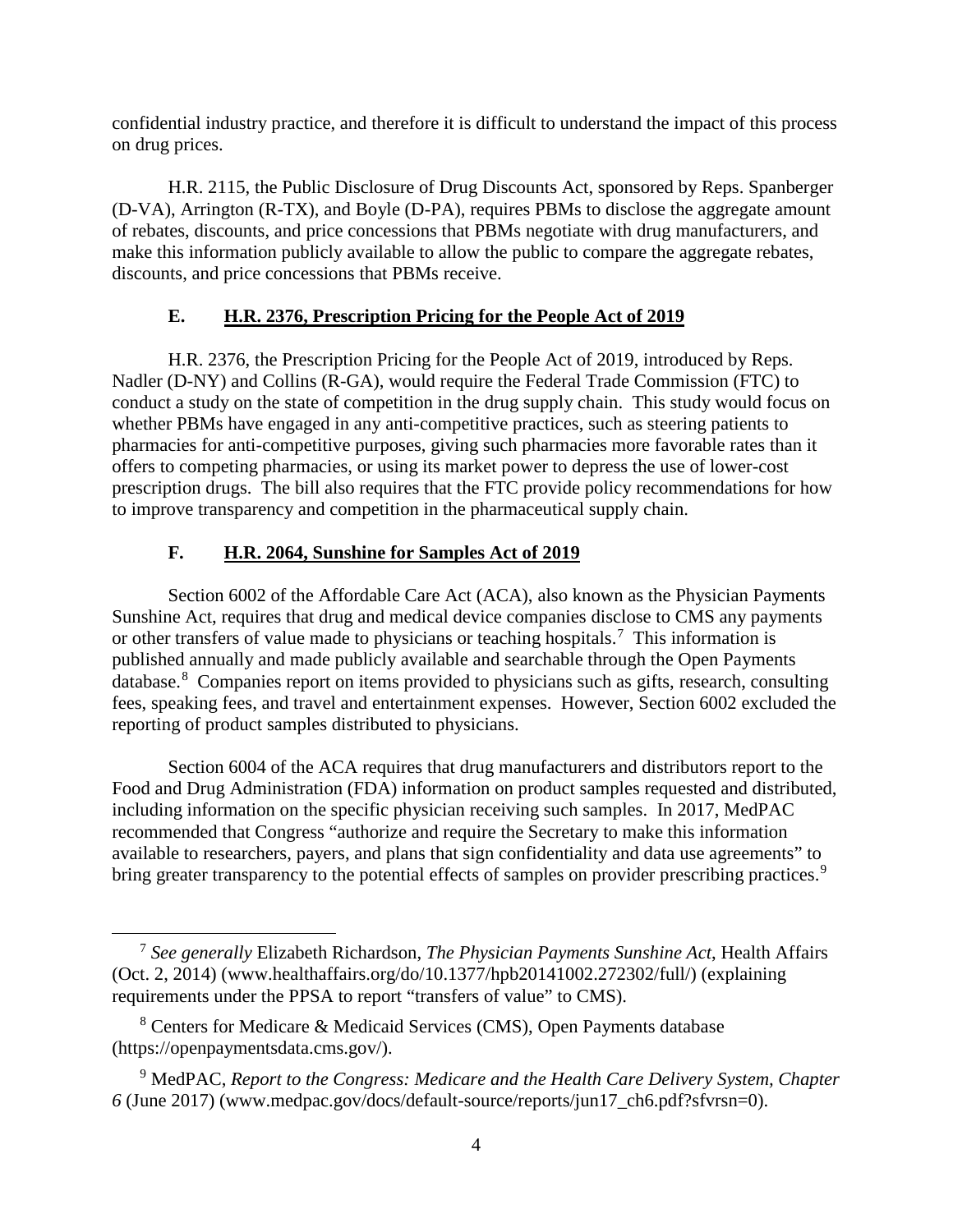H.R. 2064, the Sunshine for Samples Act of 2019, introduced by Reps. Chu (D-CA) and Nunes (R-CA), would require manufacturers of certain drugs, devices, biologics, or medical supplies to annually report to the Secretary of HHS the total aggregate value and quantity of samples they give to certain health care providers each year. The data would be made publicly available on the Open Payments database beginning in 2023 on an aggregate basis by drug, device, or medical supply, but not by health care provider.

### **G. H.R. 2757, Creating Lower cost Alternatives for Your prescription drugs Act**

Low-income Part D beneficiaries are three times more likely to have to spend such high amounts on drugs so as to cause them to enter the catastrophic phase of the Part D benefit. MedPAC has analyzed that low-income beneficiaries may also be less likely to select available generic drugs.<sup>[10](#page-4-0)</sup> For this reason, MedPAC has recommended modifying copayments for low-income Medicare beneficiaries to encourage the use of generic drugs.<sup>[11](#page-4-1)</sup> Similar policies have also been included in both Obama Administration and Trump Administration budget proposals.[12](#page-4-2)

H.R. 2757, the Creating Lower cost Alternatives for Your prescription drugs Act, introduced by Reps. Cunningham (D-SC) and Bilirakis (R-FL), eliminates copayment requirements for generic drugs for Part D beneficiaries who receive low-income subsidies (LIS). This bill reduces cost-sharing for generic drugs to \$0 for beneficiaries with income below 150 percent of the poverty line and seeks to incentivize the use of available, higher value products among these beneficiaries.

#### **III. WITNESSES**

#### **Lisa Joldersma**

Senior Vice President, Insurance and State Issues Pharmaceutical Research and Manufacturers of America

#### **Kristin Bass**

Chief Policy and External Affairs Officer Pharmaceutical Care Management Association

#### **Madelaine Feldman**

President, Coalition of State Rheumatology Organizations Alliance of Specialty Medicine

 $11$  *Id.* 

 $\overline{\phantom{a}}$ 

<span id="page-4-0"></span><sup>10</sup> *See* MedPAC, *Report to the Congress: Medicare and the Health Care Delivery System, Chapter 6* (June 2016) (www.medpac.gov/docs/default-source/reports/chapter-6-improvingmedicare-part-d-june-2016-report-.pdf).

<span id="page-4-2"></span><span id="page-4-1"></span><sup>12</sup> 2020 Budget Fact Sheet, Lowering Drug Prices, *Putting American Patients First: Lowering List Prices, Reducing Out-of-Pocket Costs, and Improving Negotiation and Competition* (www.whitehouse.gov/wp-content/uploads/2019/03/FY20-Fact-Sheet Lowering-Drug-Pricing-and-Payment\_FINAL.pdf).